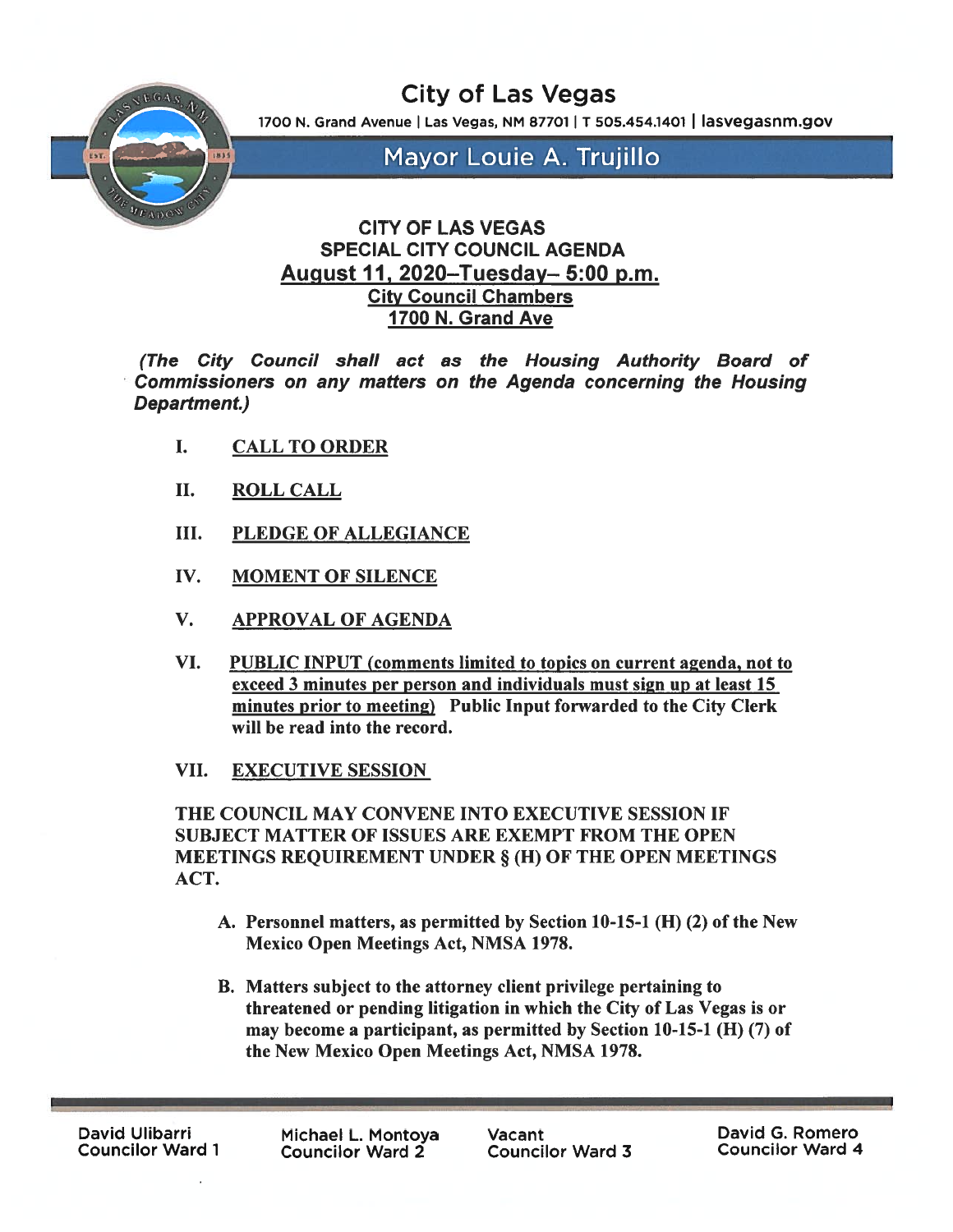C. Matters pertaining to the discussion of the sale and acquisition of real property, as permitted by Section 10-15-1 (II) (8) of the Open Meetings Act, NMSA 1978.

## VIII. BUSINESS ITEMS

1. Approval/Disapproval to appoint Reina Fernandez to fill the vacant Ward 3 City Council position.

Mayor Louie A. Trujillo As per the City of Las Vegas Municipal Charter, Article II, Governing Body, Section 2.05 Vacancy in Office. C. The Mayor, with approval of the Council, shall within fifteen (15) days of the vacancy appoint <sup>a</sup> qualified elector from the district to fill the vacancy and who will serve until the next regular municipal election. If the office is not filled within forty-five (45 days of the vacancy, <sup>a</sup> special election shall be called to fill the vacancy for the remaining term of office.

# IX. ADJOURN

ATTENTION PERSONS WITH DISABILITIES: The meeting room and facilities are accessible to persons with mobility disabilities, If you plan to attend the meeting and will need an auxiliary aid or service, please contact the City Clerk's Office prior to the meeting so that arrangements may be made.

ATTENTION PERSONS ATTENDING COUNCIL MEETING: By entering the City Chambers, you consent to photography, audio recording, video recording and its/their use for inclusion on the City of Las Vegas Web-site, and to be televised on Comcast.

NOTE: A final agenda will be posted 72 hours prior to the meeting. Copies of the Agenda may be obtained from City Hall, Office of the City Clerk, 1700 N. Grand Avenue, Las Vegas, NM 87701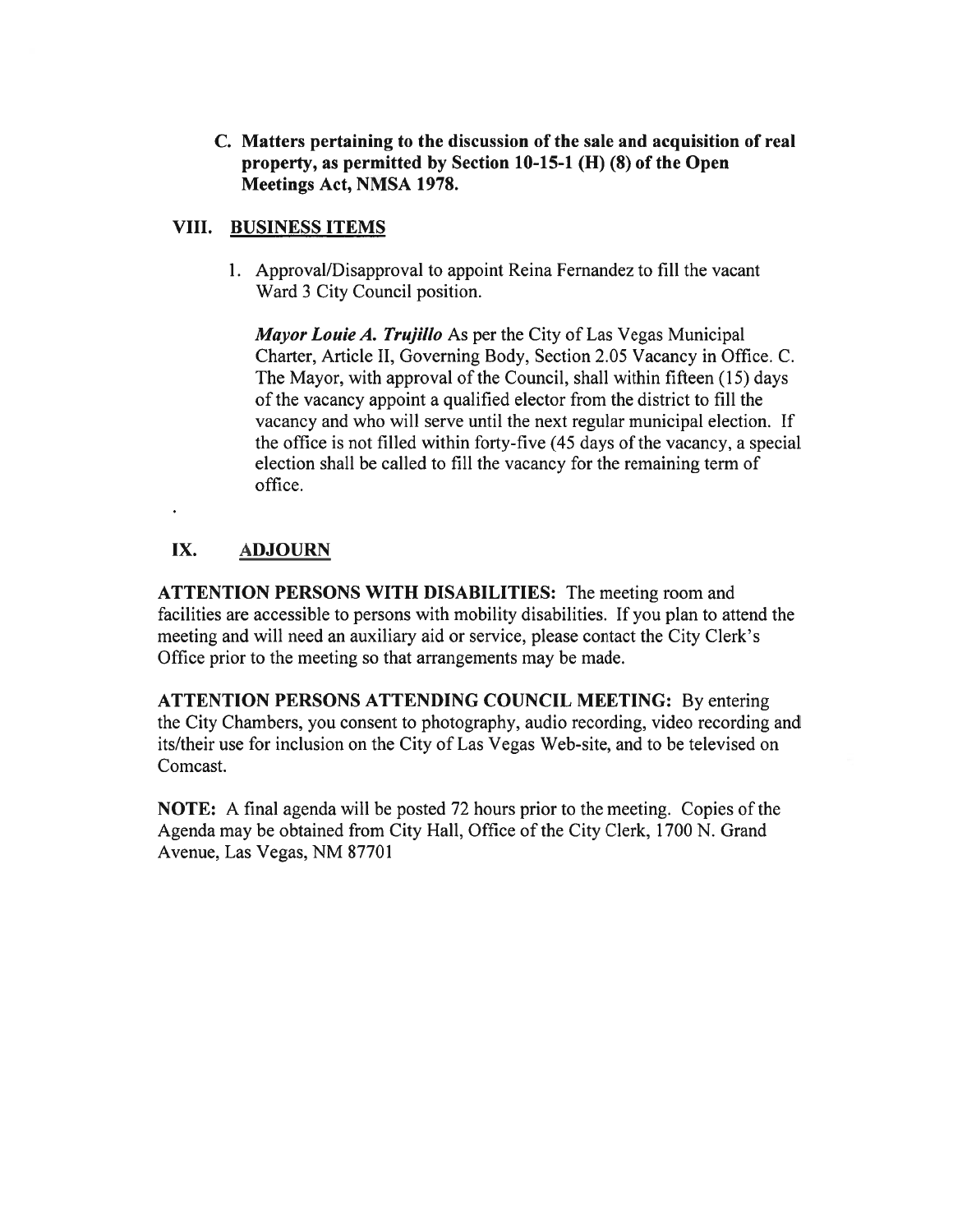

# Loretta Martin <Imartin@Iasvegasnm.gov>
Loretta Martin <Imartin@Iasvegasnm.gov>

# Corrected Letter of Interest Ward 3 - Reina Fernandez

1 message

Reina Fernandez <reina.nm.realtor@gmail.com> Wed, Aug 5, 2020 at 3:55 PM To: Imartin@lasvegasnm.gov

Dear Mr. Mayor.

It has come to my attention that there is a vacancy for the City Council position in ward 3 and I would like to put my name in the hat.

My morn was born and raised in Las Vegas. \Vhen she was attending New Mexico Highlands L'niversitv, she took <sup>a</sup> road trip to Canada, where she had and raised me. We visited family here regularly until we moved to Las Vegas to care for my grandmother in 1996. <sup>I</sup> graduated from West Las Vegas High School and later from New Mexico Highlands Lniversitv. <sup>I</sup> moved around to different towns and states for over <sup>a</sup> decade but kept finding myself drawn back to our little town. <sup>I</sup> purchased <sup>a</sup> home several years ago and I am happily raising my family here. <sup>I</sup> love our Little Las Vegas and want to do everything <sup>I</sup> can to make it <sup>a</sup> beautiful, positive <sup>p</sup>lace for my children to grow up. It is up to us as community members to celebrate and build upon the things we love about this town and to collaborate and work collectively to improve the things that need work.

I have a degree in political science with an emphasis on pre-law. Alhough I didn't complete my thesis, I completed the coursework for a master's degree in government affairs with an emphasis on government and processes with a 4.0 GPA. I am a mom and a realtor. <sup>I</sup> sit on the Mainstreet de Las Vegas Board of Directors and on the local Rotary Club Board of Directors, and <sup>I</sup> am <sup>a</sup> member of the Las Vegas Board of Realtors. I am also on the Gallinas River Park Steering Committee, the Animal Welfare Task Force and I am a member of the Los Niños Parent Teacher Association (PTA).

<sup>I</sup> believe that mv academic background. work experience, and my community involvement will he an asset to the collective decisionmaking with the Las Vegas City Council.

Thank you for your consideration.

Reina

Reina Fernandez Associate Broker Pueblo Del Sol Real Estate Cell: 505-803-6099 Office: 505-425-6310 www.pueblodelsolrealestate.com